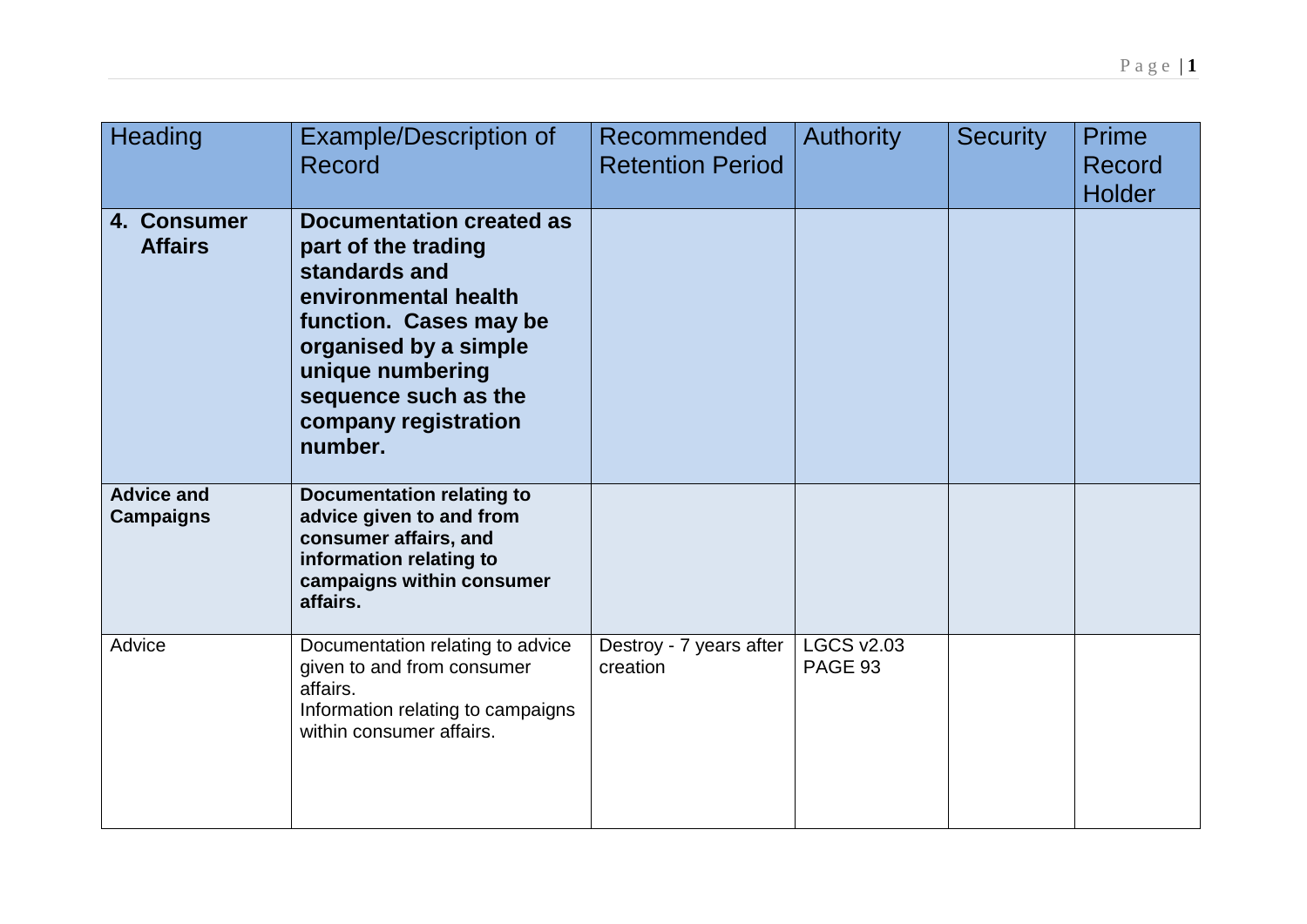| Heading                               | <b>Example/Description of</b><br>Record                                                                                                                                                                                                                                                                                                                            | Recommended<br><b>Retention Period</b>                   | <b>Authority</b>                                                                                           | <b>Security</b>                      | <b>Prime</b><br>Record<br><b>Holder</b> |
|---------------------------------------|--------------------------------------------------------------------------------------------------------------------------------------------------------------------------------------------------------------------------------------------------------------------------------------------------------------------------------------------------------------------|----------------------------------------------------------|------------------------------------------------------------------------------------------------------------|--------------------------------------|-----------------------------------------|
| <b>Enforcement</b>                    | <b>Enforcement of trading</b><br>standards/environmental<br>health.                                                                                                                                                                                                                                                                                                |                                                          |                                                                                                            |                                      |                                         |
| Prosecution of<br>offences            | Documentation relating to<br>enforcement action on:<br>Case files - organisation<br>Prosecution/sanction files<br>$\bullet$<br>Dangerous and wild animals<br>Health and safety at work<br>Inspection of premises,<br>individuals or organisations<br>carried out<br>Weights and measures                                                                           | Destroy - 7 years from<br>completion of<br>investigation | Police and<br>Criminal<br>Evidence Act<br>1984<br>and<br>LGCS v2.03,<br>PAGE 93<br>and<br><b>RGLA 9.21</b> | Protect                              |                                         |
| <b>Environmental</b><br><b>Health</b> | Information related to the<br>environmental health function.                                                                                                                                                                                                                                                                                                       |                                                          |                                                                                                            |                                      |                                         |
| Animal control                        | Information on activities to reduce<br>the risk to human health from<br>domesticated animals and/or the<br>premises where they are kept, to<br>prevent nuisance from pet<br>animals or from the keeping or<br>boarding of pet animals and to<br>reduce the risk to animal health<br>arising from commercial keeping<br>of pet or similar non-livestock<br>animals. | Destroy $-7$ years<br>from last action                   | <b>RGLA 9.20</b>                                                                                           | <b>Not</b><br>Protectively<br>Marked |                                         |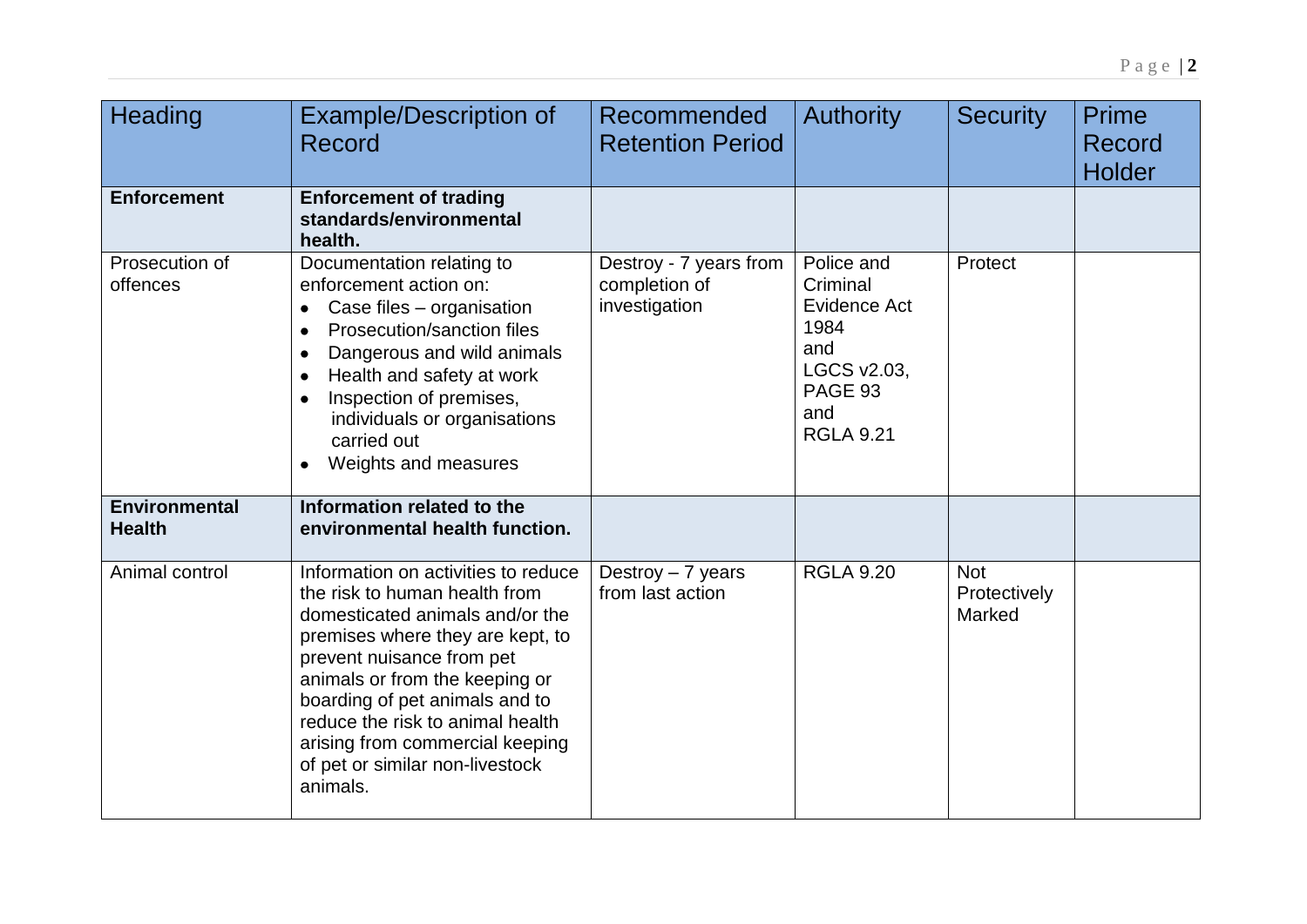| Heading                                          | <b>Example/Description of</b><br>Record                                                                                                                                   | Recommended<br><b>Retention Period</b>                  | <b>Authority</b>                                   | <b>Security</b>                      | <b>Prime</b><br>Record<br><b>Holder</b> |
|--------------------------------------------------|---------------------------------------------------------------------------------------------------------------------------------------------------------------------------|---------------------------------------------------------|----------------------------------------------------|--------------------------------------|-----------------------------------------|
| Dog warden                                       | Records produced by the dog<br>warden relating to stray, nuisance<br>or mistreated dogs.                                                                                  | Review $-7$ years from<br>last action                   | <b>CWAC</b> retention<br>based on good<br>practice | Protect                              |                                         |
| Repatriation of<br>deceased persons              | Issuing of Cadaver Certificates.<br><b>Cadaver Certificates</b>                                                                                                           | Destroy 7 years after<br>last action                    | <b>RGLA 5.2</b>                                    | <b>Not</b><br>Protectively<br>Marked |                                         |
| Investigations,<br>inspections and<br>monitoring | Investigations, inspections and<br>monitoring of premises,<br>individuals or organisations.                                                                               |                                                         |                                                    |                                      |                                         |
| Inspections<br>(equipment)                       | Inspection of premises,<br>individuals or organisations<br>carried out.<br>Case files - organisation<br>$\bullet$<br>Equipment inspection records                         | Destroy - 6 years after<br>disposal of the<br>equipment | <b>LGCS v2.03</b><br>PAGE 93                       | Protect                              |                                         |
| Inspections<br>(food hygiene)                    | Documentation regarding<br>inspections made on<br>establishments concerning food<br>hygiene standards.<br>Case files - organisation<br>Food standards inspection<br>forms | Destroy - 7 years after<br>inspection                   | <b>LGCS v2.03</b><br>PAGE 93                       | Protect                              |                                         |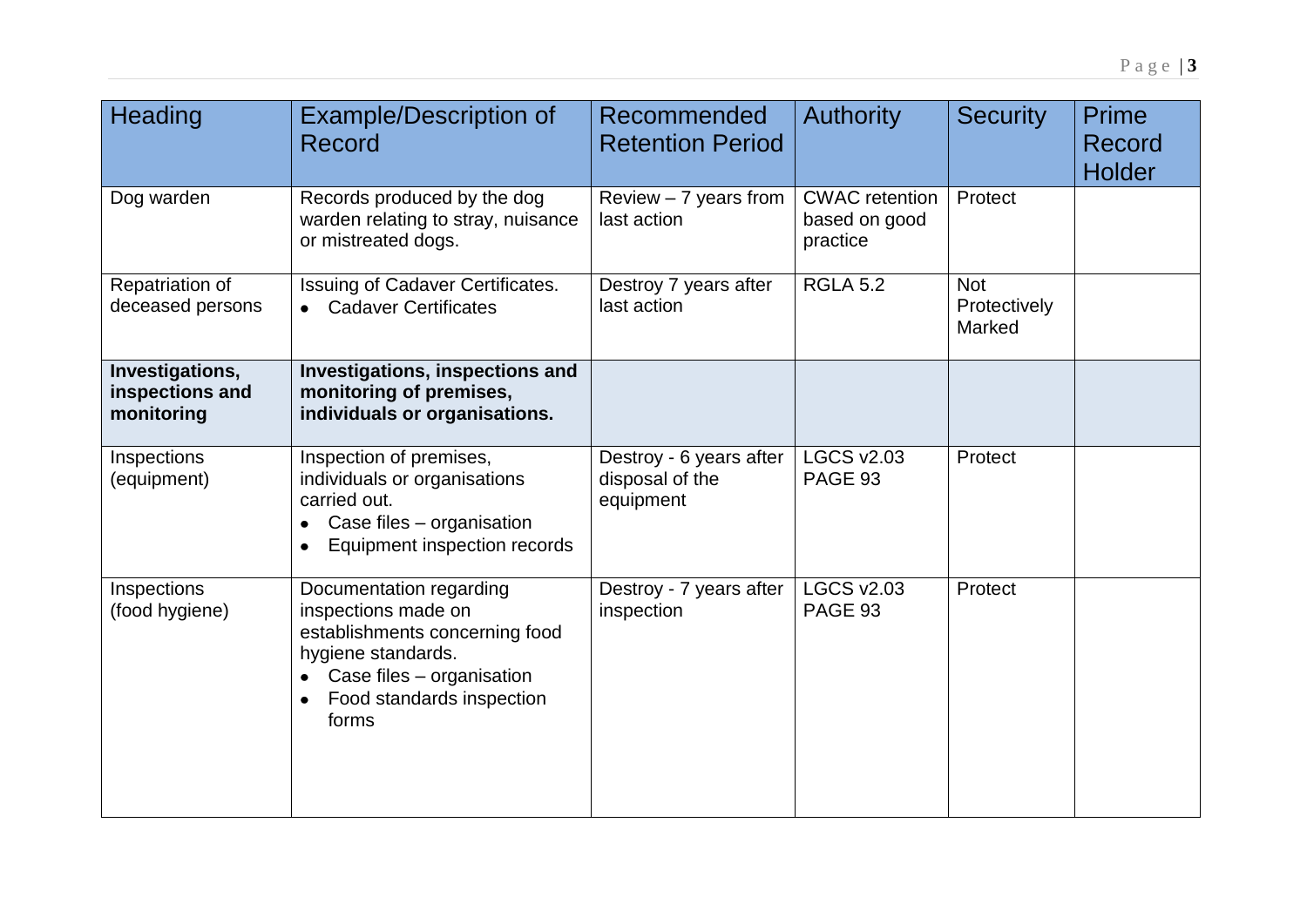| Heading                                    | <b>Example/Description of</b><br><b>Record</b>                                                                                  | Recommended<br><b>Retention Period</b> | <b>Authority</b> | <b>Security</b>               | <b>Prime</b><br>Record<br><b>Holder</b> |
|--------------------------------------------|---------------------------------------------------------------------------------------------------------------------------------|----------------------------------------|------------------|-------------------------------|-----------------------------------------|
| Investigations<br>(food hygiene)           | Process of investigation of a<br>possible infringement in this area<br>(as above, food).<br>• Case files - organisation         | Destroy - 7 years<br>from last action  | <b>RGLA 9.20</b> | Confidential                  |                                         |
| Investigations<br>(nuisances, animals)     | Investigations and reports on<br>complaints regarding animals.<br>Nuisances.<br>• Case files - organisation                     | Destroy - 7 years<br>from last action  | <b>RGLA 9.20</b> | Protect                       |                                         |
| Monitoring<br>(nuisances, animals)         | The process of monitoring various<br>aspects within this area (as<br>above, nuisances, animals).<br>• Case files - organisation | Destroy $-7$ years<br>from last action | <b>RGLA 9.20</b> | Not<br>Protectively<br>Marked |                                         |
| Monitoring<br>(air pollution)              | Monitoring concerning pollution of<br>the air.<br>$\bullet$ Case files – organisation                                           | Destroy $-7$ years<br>from last action | <b>RGLA 9.20</b> | Protect                       |                                         |
| Monitoring<br>(animal health)              | Monitoring of the health and well<br>being of animals.<br>Case files - organisation                                             | Destroy $-7$ years<br>from last action | <b>RGLA 9.20</b> | Protect                       |                                         |
| Monitoring<br>(food hygiene)               | Monitoring of food hygiene.<br>• Case files - organisation                                                                      | Destroy $-7$ years<br>from last action | <b>RGLA 9.20</b> | Protect                       |                                         |
| Monitoring<br>(food hygiene, home<br>care) | Monitoring of food hygiene within<br>home care programmes.<br>• Case files - organisation                                       | Destroy $-7$ years<br>from last action | <b>RGLA 9.20</b> | Protect                       |                                         |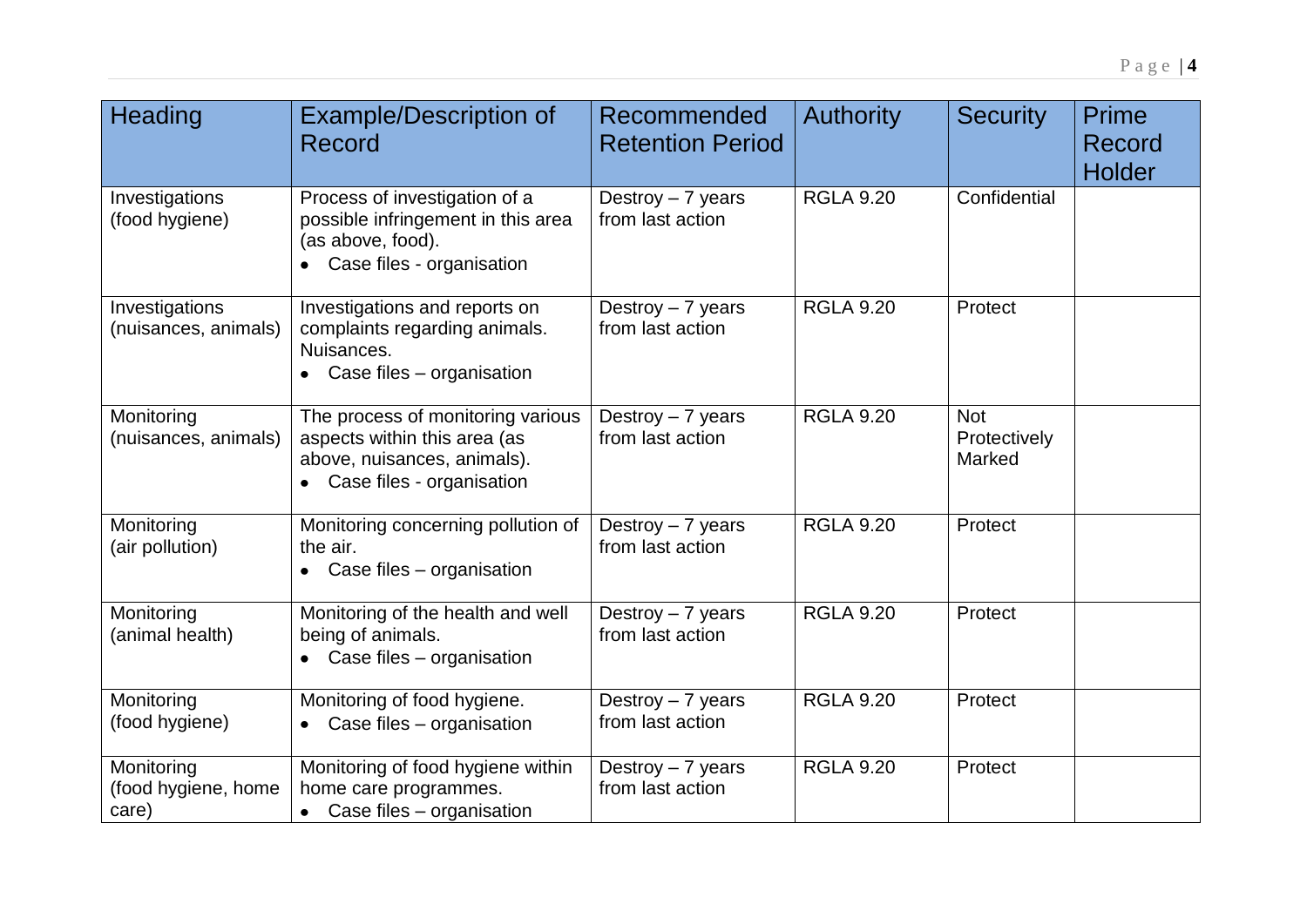| Heading                                   | <b>Example/Description of</b><br>Record                                                                 | Recommended<br><b>Retention Period</b>                    | <b>Authority</b> | <b>Security</b> | <b>Prime</b><br>Record<br><b>Holder</b> |
|-------------------------------------------|---------------------------------------------------------------------------------------------------------|-----------------------------------------------------------|------------------|-----------------|-----------------------------------------|
| Monitoring<br>(food safety)               | The monitoring of food safety.<br>Case files - organisation                                             | Destroy $-7$ years<br>from last action                    | <b>RGLA 9.20</b> | Protect         |                                         |
| Monitoring<br>(food standards)            | Monitoring of food standards.<br>Case files - organisation                                              | Destroy $-7$ years<br>from last action                    | <b>RGLA 9.20</b> | Protect         |                                         |
| Monitoring<br>(hazardous<br>substances)   | Monitoring of hazardous<br>substances.<br>• Case files - organisation                                   | Destroy $-7$ years<br>from last action                    | <b>RGLA 9.20</b> | Protect         |                                         |
| Monitoring<br>(land pollution)            | Monitoring of pollution of land.<br>Case files - organisation<br>$\bullet$                              | Destroy $-7$ years<br>from last action                    | <b>RGLA 9.20</b> | Protect         |                                         |
| Monitoring<br>(pollution)                 | Monitoring of the spread and<br>containment of pollution.<br>Case files - organisation                  | Destroy $-7$ years<br>from last action                    | <b>RGLA 9.20</b> | Protect         |                                         |
| Monitoring<br>(private water<br>supplies) | Monitoring the quality and safety<br>of private drinking water supplies.<br>• Case files - organisation | $\overline{\text{Destroy}} - 7$ years<br>from last action | <b>RGLA 9.20</b> | Protect         |                                         |
| Monitoring<br>(river pollution)           | Monitoring of the contamination of<br>rivers.<br>Case files - organisation<br>$\bullet$                 | Destroy $-7$ years<br>from last action                    | <b>RGLA 9.20</b> | Protect         |                                         |
| Monitoring<br>(weights and<br>measures)   | Weights and measures.<br>The monitoring of business and<br>industry.<br>• Case files - organisation     | Destroy - 7 years<br>from last action                     | <b>RGLA 9.20</b> | Protect         |                                         |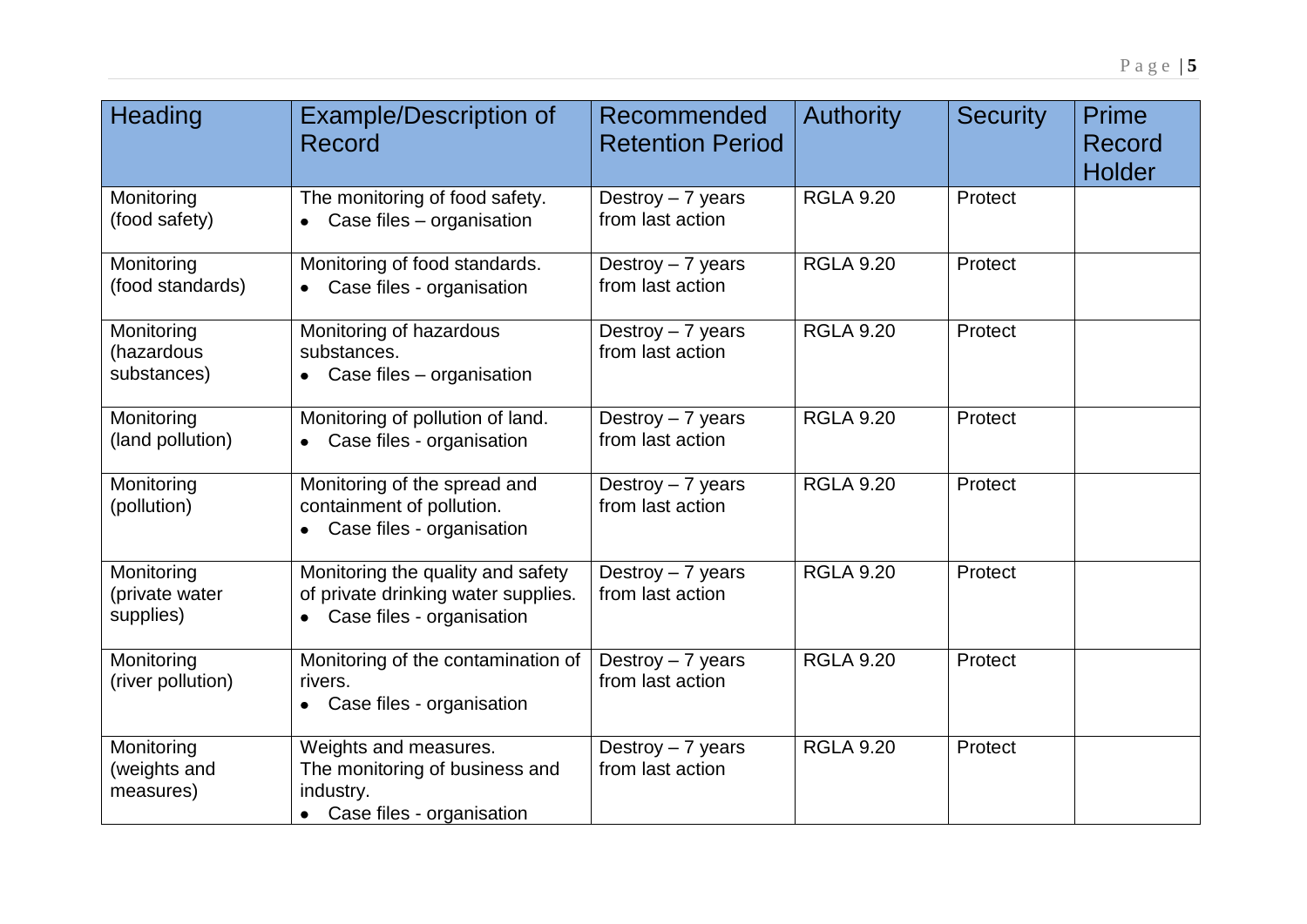| Heading                             | <b>Example/Description of</b><br>Record                                                                      | Recommended<br><b>Retention Period</b>                                                                                                        | <b>Authority</b>                                                                                                                                                                                    | <b>Security</b> | <b>Prime</b><br><b>Record</b><br><b>Holder</b> |
|-------------------------------------|--------------------------------------------------------------------------------------------------------------|-----------------------------------------------------------------------------------------------------------------------------------------------|-----------------------------------------------------------------------------------------------------------------------------------------------------------------------------------------------------|-----------------|------------------------------------------------|
| Monitoring<br>(swimming pools)      | Monitoring of swimming pool<br>safety and hygiene standards.<br>Case files - organisation<br>$\bullet$       | Destroy $-7$ years<br>from last action.<br>Business case - risk<br>management<br>Retain for 23 years<br>from date of birth -<br><b>MINORS</b> | <b>RGLA 9.20</b><br>Business case -<br>(Insurance &<br><b>Risk Manager)</b><br>Retain for 23<br>years so as to<br>comply with<br>claim limitations<br>in the event a<br>claim is made<br>by a minor | Protect         |                                                |
| Monitoring<br>(product safety)      | The monitoring and regulation of<br>product safety.<br>Case files - organisation                             | Destroy $-7$ years<br>from last action                                                                                                        | <b>RGLA 9.20</b>                                                                                                                                                                                    | Protect         |                                                |
| Monitoring<br>(infectious diseases) | The monitoring of infectious<br>diseases.<br>Case files - organisation                                       | Destroy $-7$ years<br>from last action                                                                                                        | <b>RGLA 9.20</b>                                                                                                                                                                                    | Protect         |                                                |
| Monitoring<br>(consumer affairs)    | The monitoring of consumer<br>affairs response.<br>Case files - organisation                                 | Destroy $-7$ years<br>from last action                                                                                                        | <b>RGLA 9.20</b>                                                                                                                                                                                    | Protect         |                                                |
| Monitoring<br>(general nuisances)   | The monitoring of general<br>nuisance within the public<br>domain.<br>Case files - organisation<br>$\bullet$ | Destroy $-7$ years<br>from last action                                                                                                        | Environmental<br><b>Protection Act</b><br>1990<br>and<br><b>RGLA 9.20</b>                                                                                                                           | Protect         |                                                |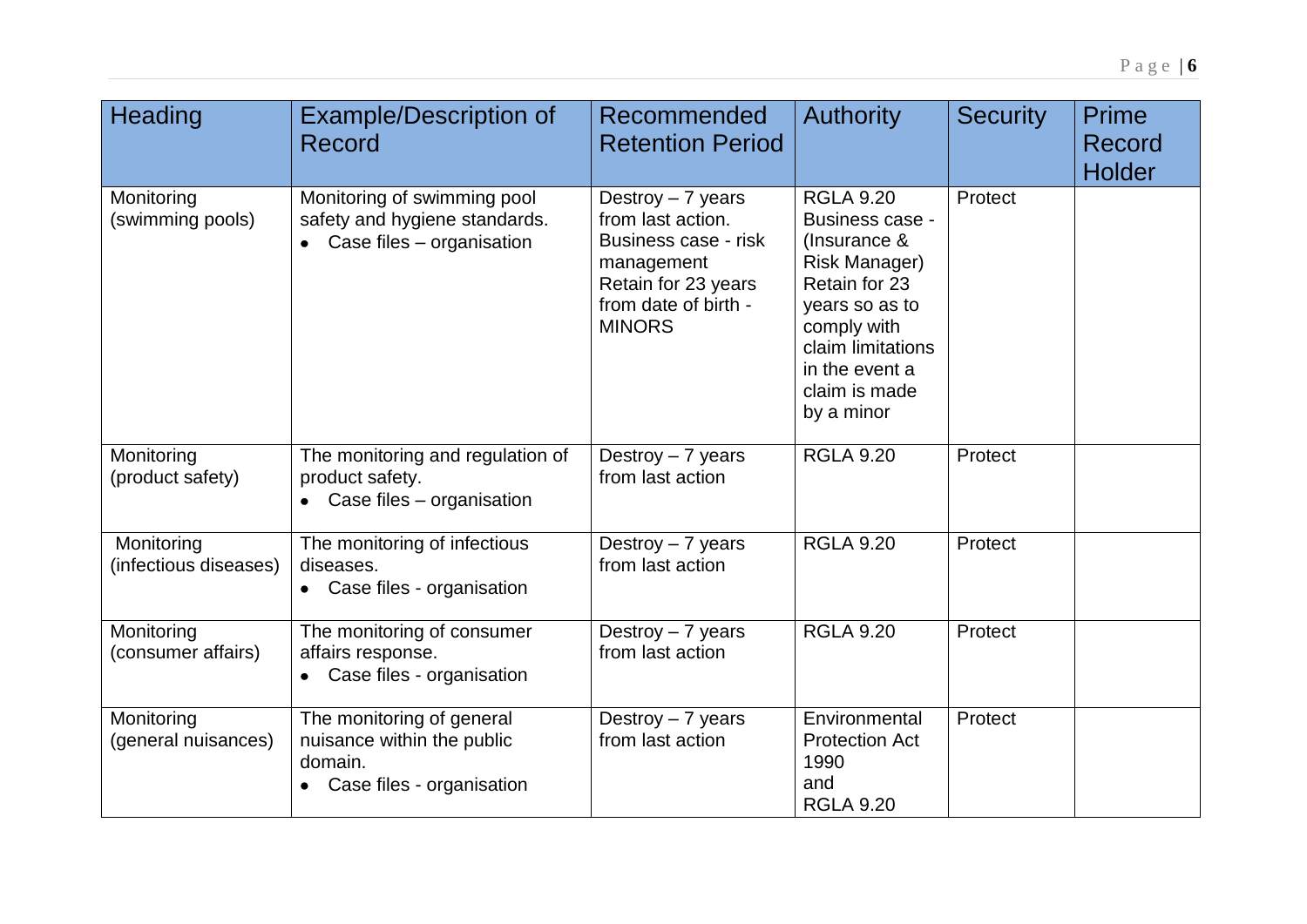| <b>Heading</b>                                                | <b>Example/Description of</b><br>Record                                                                                                  | Recommended<br><b>Retention Period</b>         | <b>Authority</b>                                                                | <b>Security</b>                      | <b>Prime</b><br>Record<br><b>Holder</b> |
|---------------------------------------------------------------|------------------------------------------------------------------------------------------------------------------------------------------|------------------------------------------------|---------------------------------------------------------------------------------|--------------------------------------|-----------------------------------------|
| <b>Registration,</b><br><b>Certification and</b><br>Licensing | <b>Documentation relating to</b><br>businesses and services<br>requiring a licence or other<br>certificate.                              |                                                |                                                                                 |                                      |                                         |
| <b>Entertainment and</b><br>drinks                            | Consolidated listing of licensed<br>entertainment and drink venues.<br>Register<br>$\bullet$                                             | Destroy - 2 years after<br>registration lapses | <b>RGLA 9.16</b>                                                                | <b>Not</b><br>Protectively<br>Marked |                                         |
| Food premises                                                 | Consolidated listing of licensed<br>food premises.<br>Register<br>$\bullet$                                                              | Destroy - 2 years after<br>registration lapses | <b>RGLA 9.16</b>                                                                | <b>Not</b><br>Protectively<br>Marked |                                         |
| Licensed premises                                             | Consolidated listing of premises<br>licensed for the sale or<br>consumption of alcohol.<br>• Register                                    | Destroy - 2 years after<br>registration lapses | <b>RGLA 9.16</b>                                                                | <b>Not</b><br>Protectively<br>Marked |                                         |
| Licensing<br>(animal boarding)                                | Documentation involved with<br>licensing of animal boarding<br>establishments.<br>Animal boarding<br>$\bullet$<br>establishment licences | Destroy - 2 years after<br>registration lapses | Animal Boarding<br><b>Establishments</b><br>Act 1963<br>and<br><b>RGLA 9.16</b> | <b>Not</b><br>Protectively<br>Marked |                                         |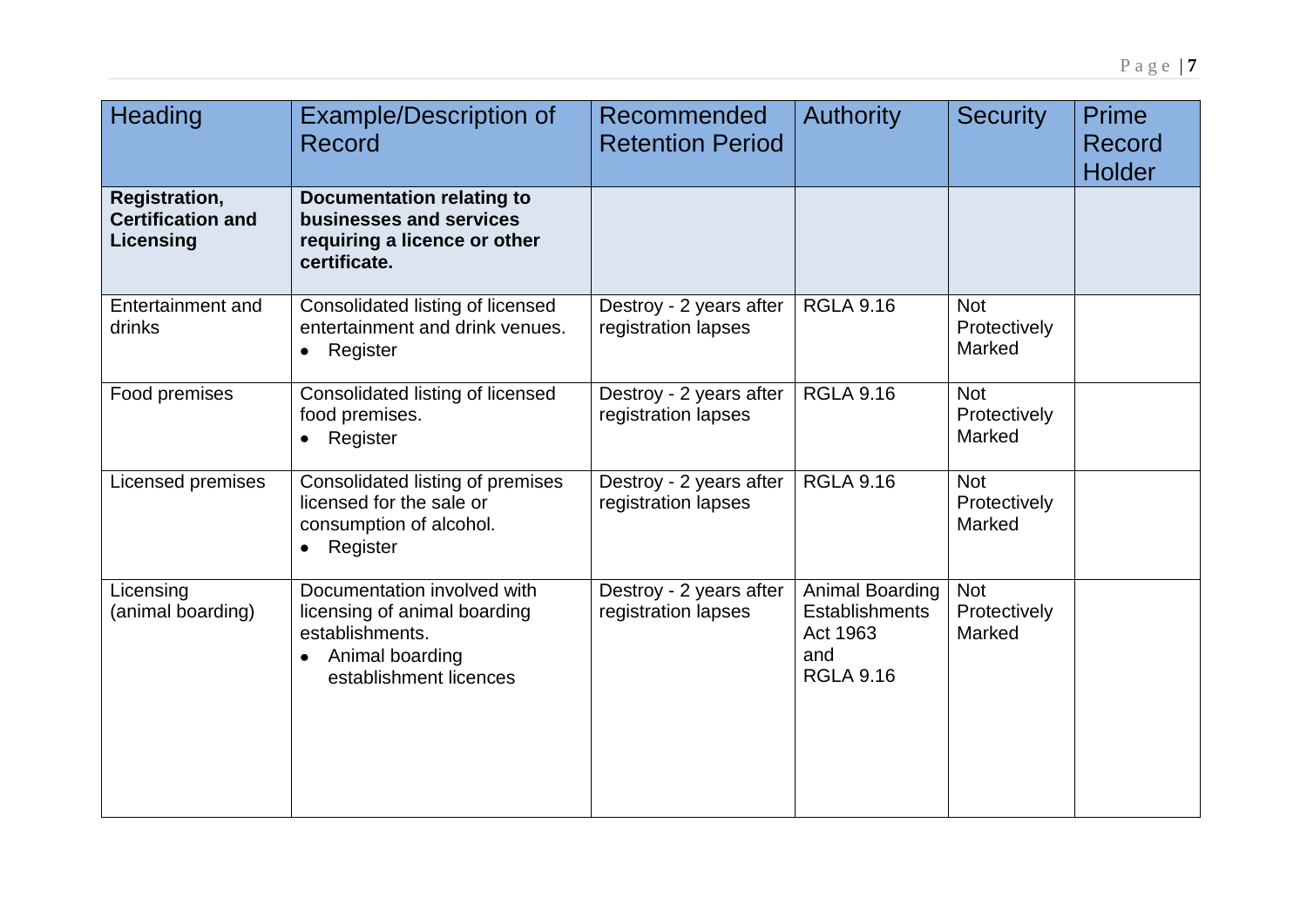| Heading                           | <b>Example/Description of</b><br>Record                                                                 | Recommended<br><b>Retention Period</b>         | <b>Authority</b>                                                                                                                      | <b>Security</b>                      | <b>Prime</b><br>Record<br><b>Holder</b> |
|-----------------------------------|---------------------------------------------------------------------------------------------------------|------------------------------------------------|---------------------------------------------------------------------------------------------------------------------------------------|--------------------------------------|-----------------------------------------|
| Licensing<br>(animal breeding)    | Documentation involved with<br>licensing of animal breeding.<br>Animal breeding licences<br>$\bullet$   | Destroy - 2 years after<br>registration lapses | Breeding of<br>Dogs Acts 1973<br>and 1991,<br><b>Breeding and</b><br>Sale of Dogs<br>(Welfare) Act<br>1999<br>and<br><b>RGLA 9.16</b> | <b>Not</b><br>Protectively<br>Marked |                                         |
| Licensing<br>(auction premises)   | Documentation involved with<br>licensing of auction premises.<br>Auction premises licences<br>$\bullet$ | Destroy - 2 years after<br>registration lapses | <b>RGLA 9.16</b>                                                                                                                      | Not<br>Protectively<br>Marked        |                                         |
| Licensing<br>(building materials) | Documentation involved with<br>licensing of building materials.<br><b>Building materials licences</b>   | Destroy - 2 years after<br>registration lapses | <b>RGLA 9.16</b>                                                                                                                      | <b>Not</b><br>Protectively<br>Marked |                                         |
| Licensing<br>(butchers)           | Documentation involved with<br>licensing of meat retailers.<br><b>Butchers licences</b>                 | Destroy - 2 years after<br>registration lapses | <b>RGLA 9.16</b>                                                                                                                      | <b>Not</b><br>Protectively<br>Marked |                                         |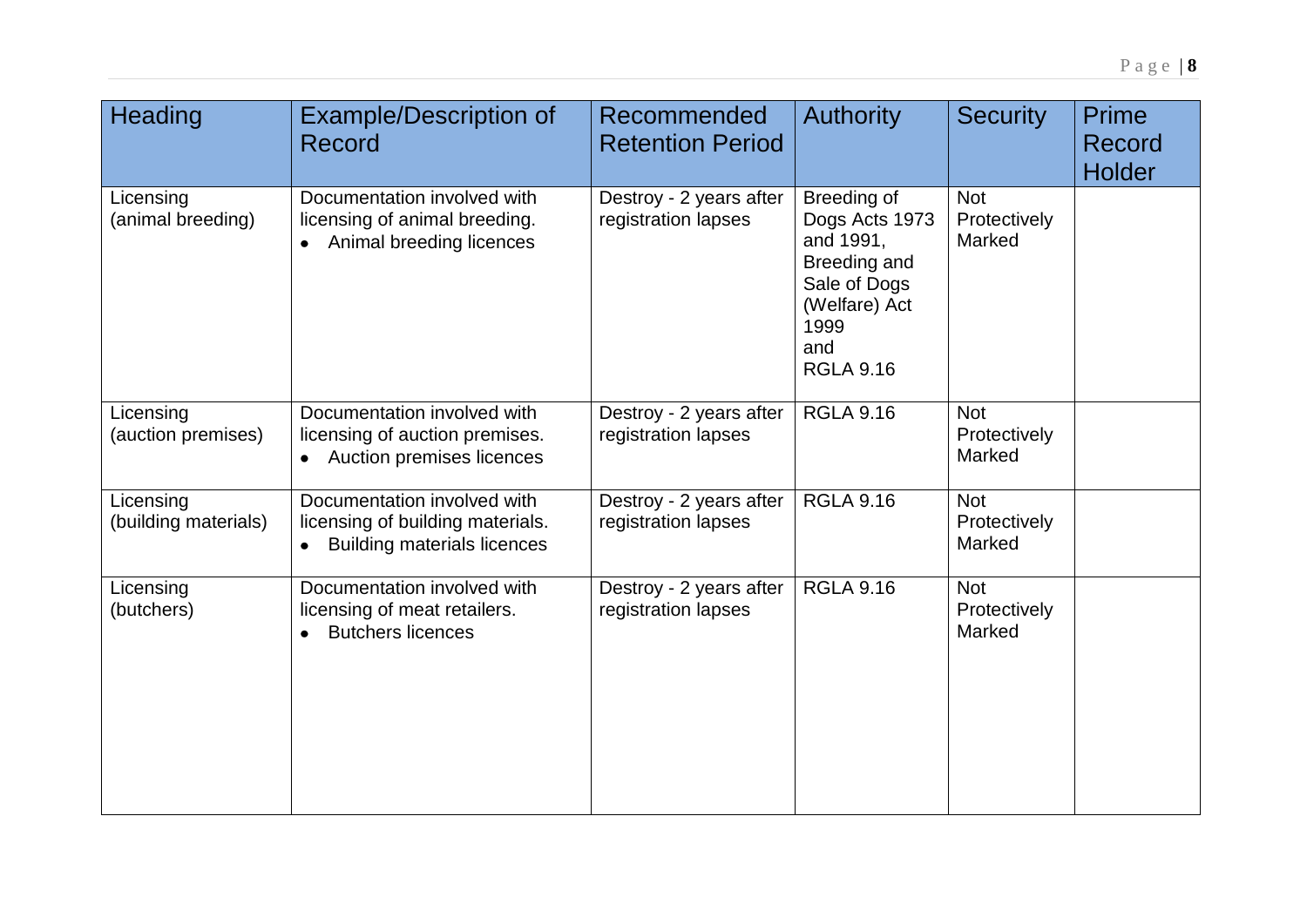| <b>Heading</b>                           | <b>Example/Description of</b><br>Record                                                            | Recommended<br><b>Retention Period</b>         | <b>Authority</b>                                                                                                                 | <b>Security</b>                      | <b>Prime</b><br>Record<br><b>Holder</b> |
|------------------------------------------|----------------------------------------------------------------------------------------------------|------------------------------------------------|----------------------------------------------------------------------------------------------------------------------------------|--------------------------------------|-----------------------------------------|
| Licensing<br>(caravan and camp<br>sites) | Documentation regarding caravan<br>and camp site licences.<br>Caravan and camp site<br>licences    | Destroy - 2 years after<br>registration lapses | <b>Caravan Sites</b><br>and Control of<br>Development<br>Act 1960<br><b>Caravan Sites</b><br>Act 1968<br>and<br><b>RGLA 9.16</b> | <b>Not</b><br>Protectively<br>Marked |                                         |
| Licensing<br>(cemeteries)                | Documentation relating to the<br>licensing of cemeteries.<br><b>Cemetery licences</b><br>$\bullet$ | Destroy - 2 years after<br>registration lapses | <b>RGLA 9.16</b>                                                                                                                 | <b>Not</b><br>Protectively<br>Marked |                                         |
| Licensing<br>(cooling towers)            | Documentation relating to the<br>licensing of cooling towers.<br>Cooling towers                    | Destroy - 2 years after<br>registration lapses | The Notification<br>of Cooling<br>Towers and<br>Evaporative<br>Condensers<br>Regulations<br>1992<br>and<br><b>RGLA 9.16</b>      | Not<br>Protectively<br>Marked        |                                         |
| Licensing<br>(credit)                    | Documentation relating to the<br>licensing of credit.<br><b>Credit licensing</b>                   | Destroy - 2 years after<br>registration lapses | <b>RGLA 9.16</b>                                                                                                                 | <b>Not</b><br>Protectively<br>Marked |                                         |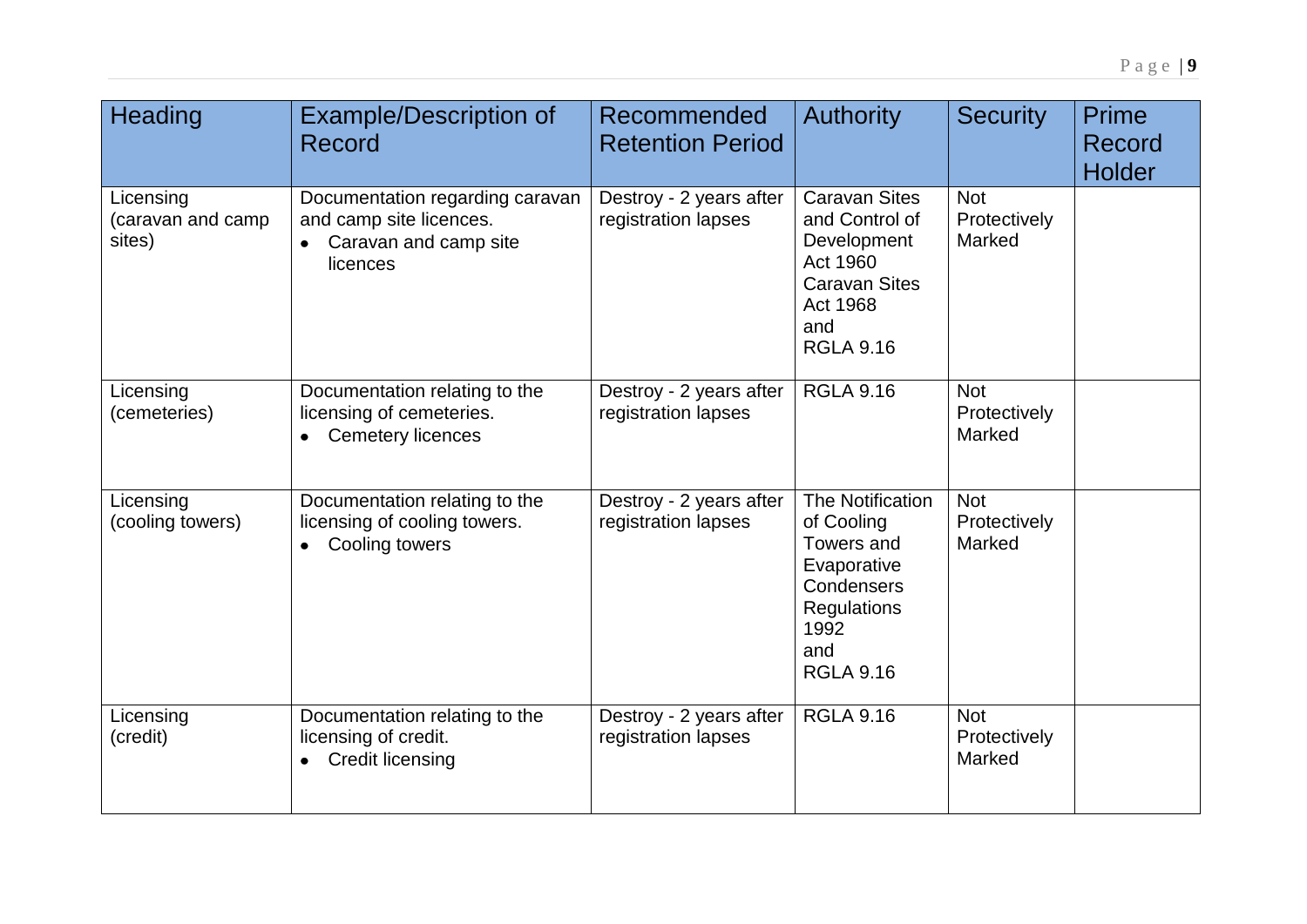| <b>Heading</b>                           | <b>Example/Description of</b><br>Record                                                                               | Recommended<br><b>Retention Period</b>         | <b>Authority</b>                                                                                               | <b>Security</b>                      | Prime<br>Record<br><b>Holder</b> |
|------------------------------------------|-----------------------------------------------------------------------------------------------------------------------|------------------------------------------------|----------------------------------------------------------------------------------------------------------------|--------------------------------------|----------------------------------|
| Licensing<br>(crematoria)                | Crematoria licences.<br>Documentation relating to the<br>licensing of crematoria.<br>Crematoria licences<br>$\bullet$ | Destroy - 2 years after<br>registration lapses | <b>RGLA 9.16</b>                                                                                               |                                      |                                  |
| Licensing<br>(dangerous wild<br>animals) | Licensing documentation<br>regarding dangerous wild<br>animals.<br>Dangerous wild animals<br>licences                 | Destroy - 2 years after<br>registration lapses | Dangerous Wild<br>Animals Act<br>1976<br>and<br><b>RGLA 9.16</b>                                               | <b>Not</b><br>Protectively<br>Marked |                                  |
| Licensing<br>(entertainment)             | Documentation regarding<br>Entertainment licences.<br><b>Entertainment licences</b>                                   | Destroy - 2 years after<br>registration lapses | <b>RGLA 9.16</b>                                                                                               | <b>Not</b><br>Protectively<br>Marked |                                  |
| Licensing<br>(food businesses)           | Food business licences.<br>Licensing documentation<br>regarding food.<br><b>Food business licences</b>                | Destroy - 2 years after<br>registration lapses | <b>Food Safety</b><br><b>Food Premises</b><br>(Registration)<br>Regulations<br>1991<br>and<br><b>RGLA 9.16</b> | <b>Not</b><br>Protectively<br>Marked |                                  |
| Licensing<br>(food)                      | Documentation relating to the<br>licensing of food related issues.<br>Food licences                                   | Destroy - 2 years after<br>registration lapses | Food Safety Act<br>1990<br>and<br><b>RGLA 9.16</b>                                                             | <b>Not</b><br>Protectively<br>Marked |                                  |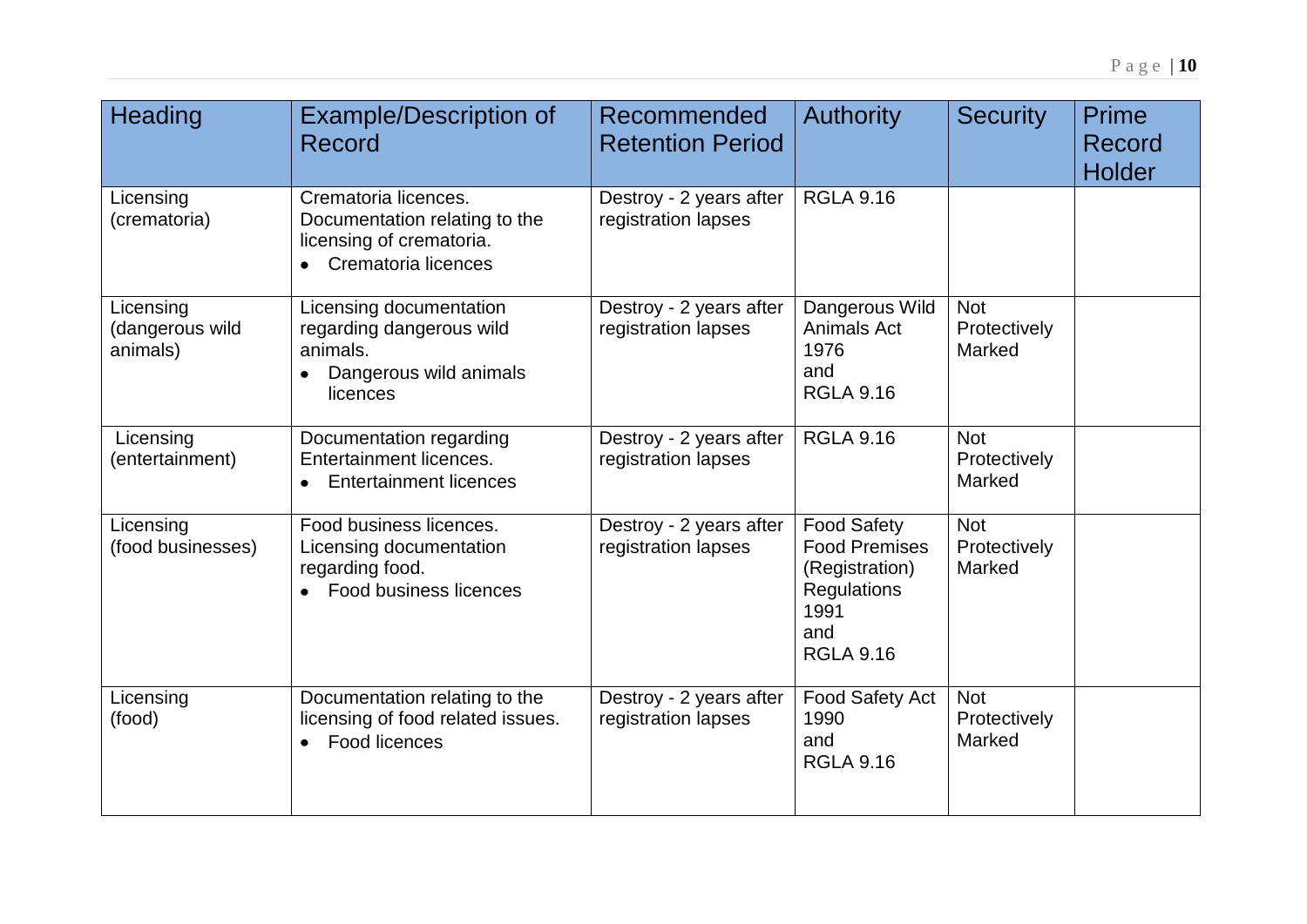| <b>Heading</b>                     | <b>Example/Description of</b><br><b>Record</b>                                                                            | Recommended<br><b>Retention Period</b>         | <b>Authority</b>                                                                            | <b>Security</b>                      | <b>Prime</b><br><b>Record</b><br><b>Holder</b> |
|------------------------------------|---------------------------------------------------------------------------------------------------------------------------|------------------------------------------------|---------------------------------------------------------------------------------------------|--------------------------------------|------------------------------------------------|
| Licensing<br>(hackney licences)    | Documentation relating to<br>Hackney licensing.<br><b>Hackney licences</b>                                                | Destroy - 2 years after<br>registration lapses | Local<br>Government<br>(Miscellaneous<br>Provisions) Act<br>1976<br>and<br><b>RGLA 9.16</b> | <b>Not</b><br>Protectively<br>Marked |                                                |
| Licensing<br>(highway projection)  | Documentation relating to the<br>licensing of Highway projection.<br><b>Highway projection licences</b>                   | Destroy - 2 years after<br>registration lapses | <b>RGLA 9.16</b>                                                                            | <b>Not</b><br>Protectively<br>Marked |                                                |
| Licensing<br>(hoarding)            | Documentation relating to<br>hoarding licensing.<br><b>Hoarding licences</b>                                              | Destroy - 2 years after<br>registration lapses | <b>RGLA 9.16</b>                                                                            | <b>Not</b><br>Protectively<br>Marked |                                                |
| Licensing<br>(infectious diseases) | Documentation relating to the<br>licensing and use of Infectious<br>diseases.<br>Infectious diseases licensing<br>and use | Destroy - 2 years after<br>registration lapses | <b>RGLA 9.16</b>                                                                            | <b>Not</b><br>Protectively<br>Marked |                                                |
| Licensing<br>(late hours catering) | Documentation relating to late<br>hours catering licences.<br>Late hours catering licences<br>$\bullet$                   | Destroy - 2 years after<br>registration lapses | <b>RGLA 9.16</b>                                                                            | <b>Not</b><br>Protectively<br>Marked |                                                |
| Licensing<br>(liquor)              | Documentation relating to liquor<br>licensing.<br>• Liquor licences                                                       | Destroy - 2 years after<br>registration lapses | <b>RGLA 9.16</b>                                                                            | <b>Not</b><br>Protectively<br>Marked |                                                |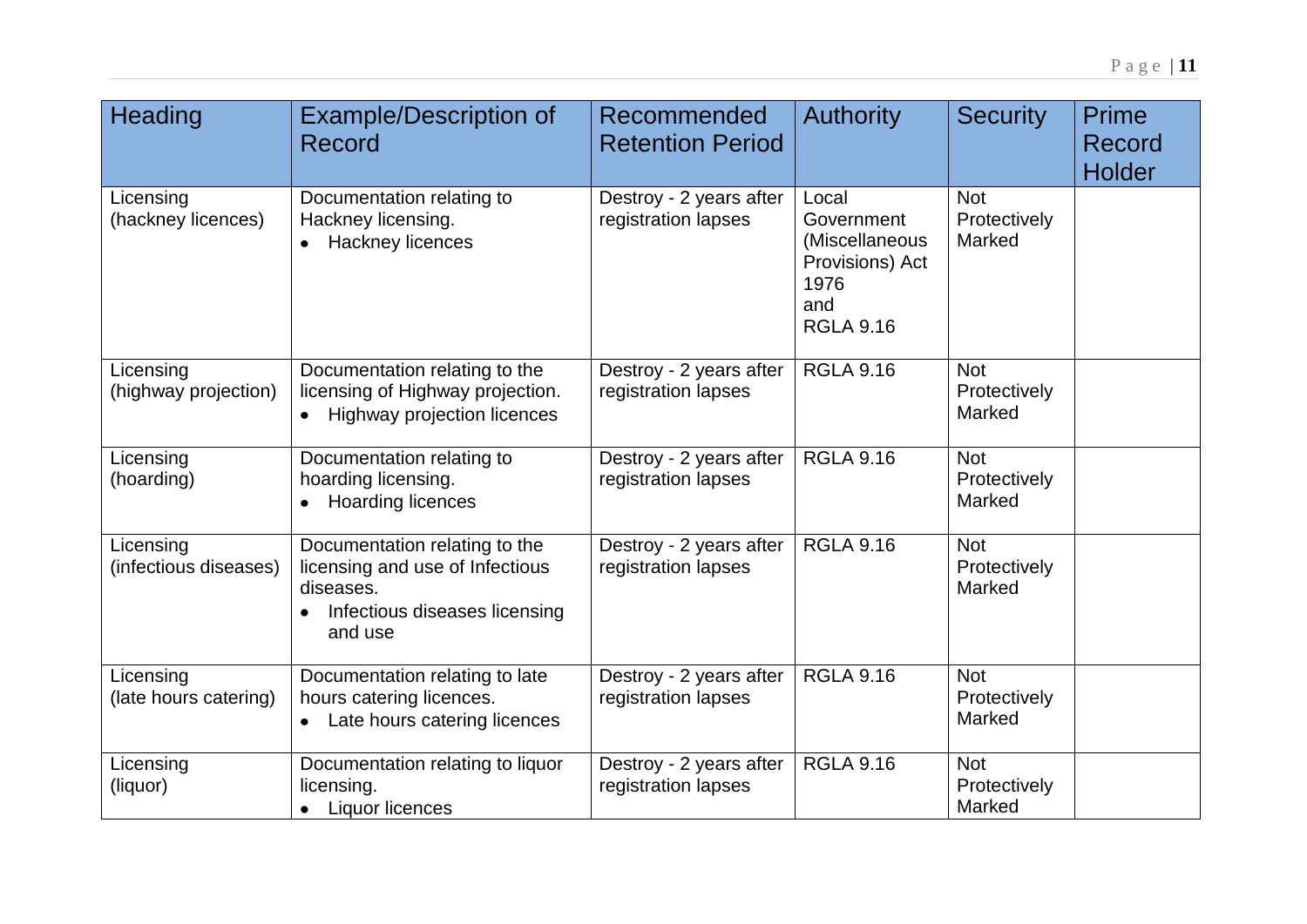| Heading                                         | <b>Example/Description of</b><br>Record                                                                                                     | Recommended<br><b>Retention Period</b>         | <b>Authority</b>                                                   | <b>Security</b>                      | <b>Prime</b><br>Record<br><b>Holder</b> |
|-------------------------------------------------|---------------------------------------------------------------------------------------------------------------------------------------------|------------------------------------------------|--------------------------------------------------------------------|--------------------------------------|-----------------------------------------|
| Licensing<br>(lottery)                          | Documentation regarding<br>gambling and lottery licences.<br>• Lottery registration                                                         | Destroy - 2 years after<br>registration lapses | Lotteries and<br>Amusements<br>Act 1976<br>and<br><b>RGLA 9.16</b> | <b>Not</b><br>Protectively<br>Marked |                                         |
| Licensing<br>(massage and<br>special treatment) | Documentation relating to the<br>licensing of massage and special<br>treatment establishments.<br>Massage and special<br>treatment licences | Destroy - 2 years after<br>registration lapses | <b>RGLA 9.16</b>                                                   | <b>Not</b><br>Protectively<br>Marked |                                         |
| Licensing<br>(non-medicinal<br>poisons)         | Documentation relating to the<br>licensing of non-medicinal<br>poisons.<br>Non-medicinal poisons<br>licences                                | Destroy - 2 years after<br>registration lapses | <b>RGLA 9.16</b>                                                   | <b>Not</b><br>Protectively<br>Marked |                                         |
| Licensing<br>(nursing agencies)                 | Licensing documentation<br>regarding nursing agencies.<br>Nursing agencies licences<br>$\bullet$                                            | Destroy - 2 years after<br>registration lapses | <b>RGLA 9.16</b>                                                   | <b>Not</b><br>Protectively<br>Marked |                                         |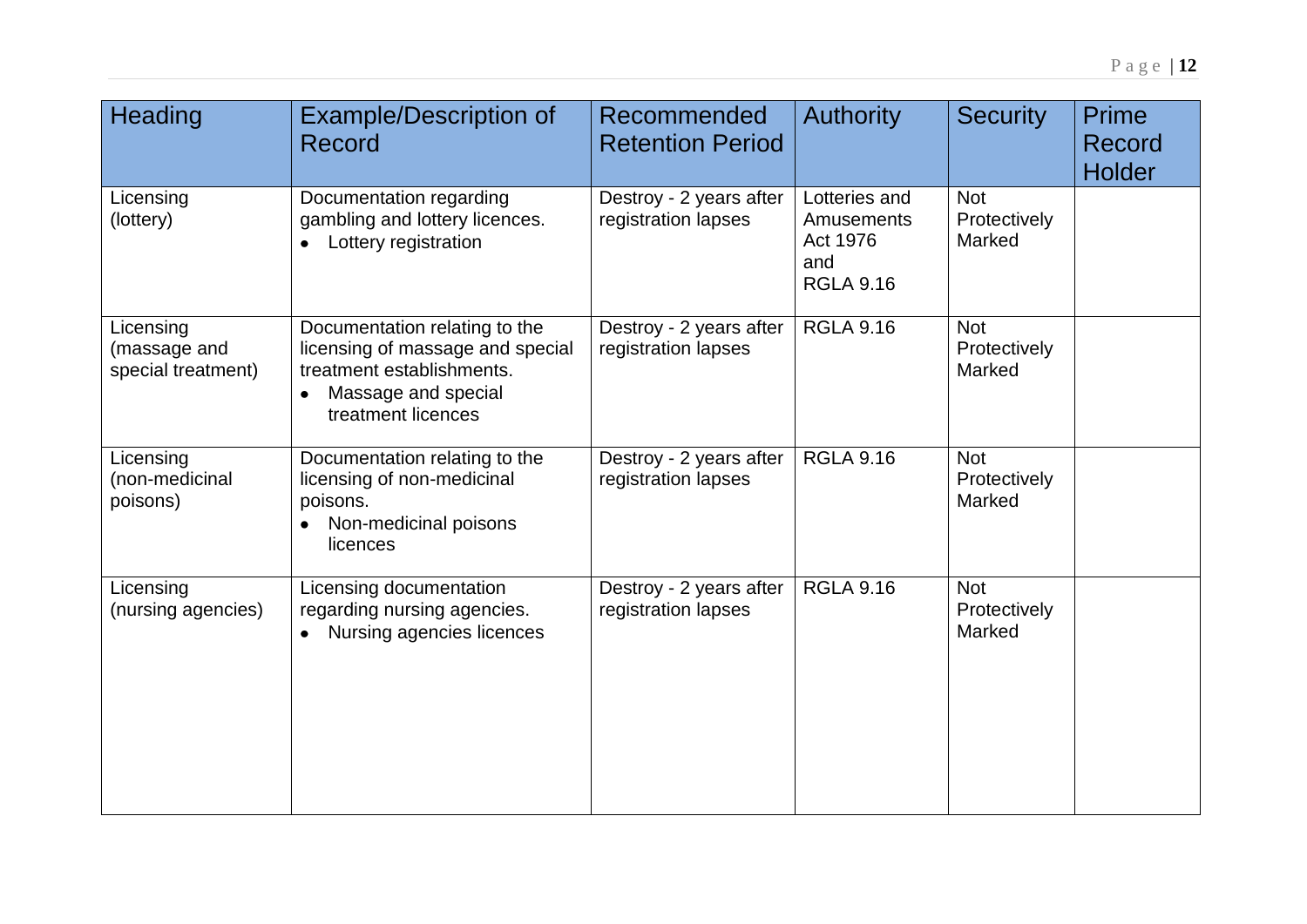| Heading                                      | <b>Example/Description of</b><br>Record                                                                                                                                                                                                                                                                                                                                                                                                                              | Recommended<br><b>Retention Period</b>                                                                                                            | <b>Authority</b>                                                                      | <b>Security</b>                      | <b>Prime</b><br><b>Record</b><br><b>Holder</b> |
|----------------------------------------------|----------------------------------------------------------------------------------------------------------------------------------------------------------------------------------------------------------------------------------------------------------------------------------------------------------------------------------------------------------------------------------------------------------------------------------------------------------------------|---------------------------------------------------------------------------------------------------------------------------------------------------|---------------------------------------------------------------------------------------|--------------------------------------|------------------------------------------------|
| Licensing<br>(other hazardous<br>substances) | Licensing documentation<br>regarding other hazardous<br>substances.<br>The process involved in licensing<br>sites for the holding or use of<br>toxic or hazardous substances<br>(including petroleum, agricultural<br>chemical products or herbicides).<br>Diesel licences<br>$\bullet$<br><b>Petroleum licences</b><br>Health and safety licensing<br>$\bullet$<br>Hazardous substances<br>$\bullet$<br><b>Contaminated land</b><br>$\bullet$<br>register/pollution | Permanent - offer to<br>County Archivist, after<br>administrative use is<br>concluded $-60$ years<br>after registration or<br>entitlement lapses. | <b>RGLA 9.17</b>                                                                      | <b>Not</b><br>Protectively<br>Marked |                                                |
| Licensing<br>(personal)                      | Licensing documentation<br>regarding fire safety and public<br>entertainment.<br><b>Personal licences</b><br>$\bullet$                                                                                                                                                                                                                                                                                                                                               | Destroy - 2 years after<br>registration lapses                                                                                                    | <b>Licensing Act</b><br>2003<br>and<br><b>RGLA 9.16</b>                               | <b>Not</b><br>Protectively<br>Marked |                                                |
| Licensing<br>(pet shops)                     | Licensing documentation<br>regarding pet shops.<br>Pet shop licences<br>$\bullet$                                                                                                                                                                                                                                                                                                                                                                                    | Destroy - 2 years after<br>registration lapses                                                                                                    | Pet Animals Act<br>1951 (as<br>amended by the<br>1983 Act)<br>and<br><b>RGLA 9.16</b> | <b>Not</b><br>Protectively<br>Marked |                                                |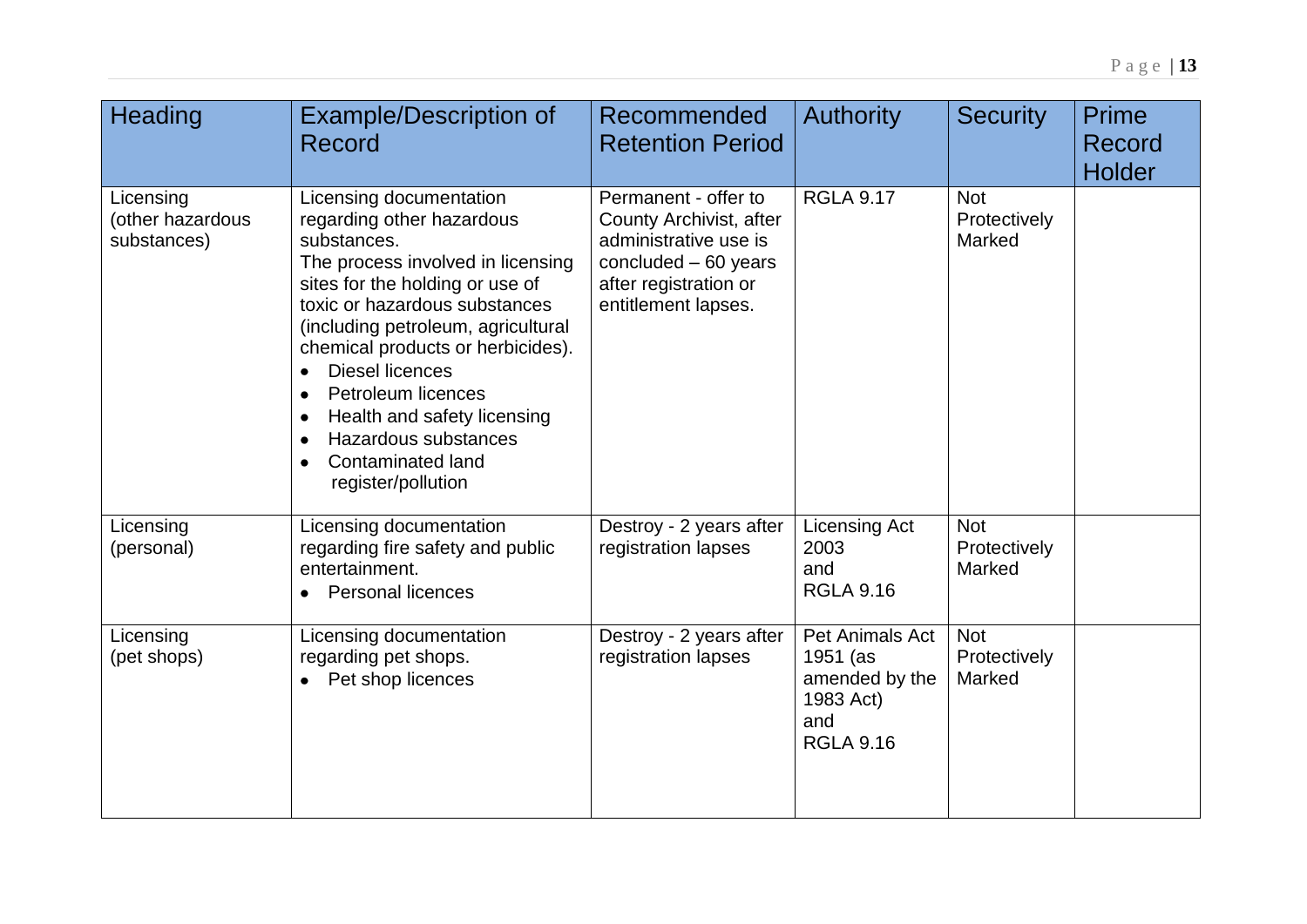| Heading                                | <b>Example/Description of</b><br>Record                                                                                             | Recommended<br><b>Retention Period</b>                                                                                    | <b>Authority</b>                                                                            | <b>Security</b>                      | <b>Prime</b><br><b>Record</b><br><b>Holder</b> |
|----------------------------------------|-------------------------------------------------------------------------------------------------------------------------------------|---------------------------------------------------------------------------------------------------------------------------|---------------------------------------------------------------------------------------------|--------------------------------------|------------------------------------------------|
| Licensing<br>(petroleum)               | Documentation relating to the<br>licensing of petroleum.<br>• Petroleum                                                             | Permanent - offer to<br>County Archivist, after<br>administrative use is<br>concluded $-60$ years<br>after licence lapses | Petroleum<br>(Regulation)<br>Acts 1928 and<br>1936<br>and<br><b>RGLA 9.17</b>               | <b>Not</b><br>Protectively<br>Marked |                                                |
| Licensing<br>(club premises)           | Documentation regarding<br>premises licences.<br><b>Premises licences</b><br>Club premises certificates                             | Destroy - 2 years after<br>registration lapses                                                                            | <b>Licensing Act</b><br>2003.<br><b>RGLA 9.16</b>                                           | <b>Not</b><br>Protectively<br>Marked |                                                |
| Licensing<br>(temporary events)        | Documentation regarding<br>entertainment licences.<br><b>Premises licences</b><br>$\bullet$<br>Temporary event notices<br>$\bullet$ | Destroy - 2 years after<br>registration lapses                                                                            | <b>Licensing Act</b><br>2003.<br><b>RGLA 9.16</b>                                           | <b>Not</b><br>Protectively<br>Marked |                                                |
| Licensing<br>(private hire)            | Licensing documentation<br>regarding private hire services.<br>(vehicles and drivers)<br>Private hire licences                      | Destroy - 2 years after<br>registration lapses                                                                            | Local<br>Government<br>(Miscellaneous<br>Provisions) Act<br>1976<br>and<br><b>RGLA 9.16</b> | <b>Not</b><br>Protectively<br>Marked |                                                |
| Licensing<br>(public<br>entertainment) | Repealed by the Licensing Act<br>2003, retained for information<br>already held.<br>• Public entertainment licences                 | Destroy - 2 years after<br>registration lapses                                                                            | <b>Licensing Act</b><br>2003<br>and<br><b>RGLA 9.16</b>                                     | <b>Not</b><br>Protectively<br>Marked |                                                |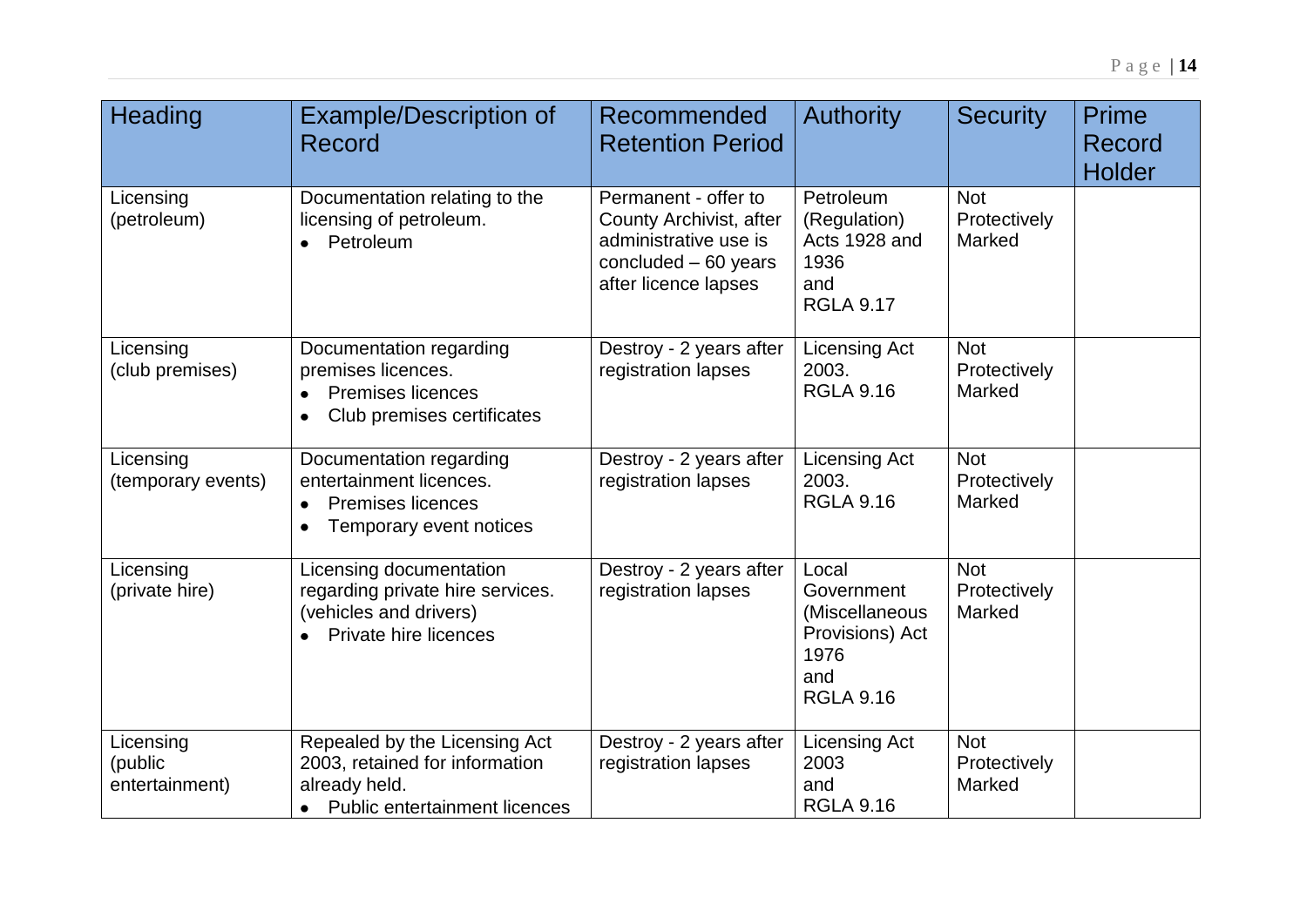| Heading                                 | <b>Example/Description of</b><br>Record                                                             | Recommended<br><b>Retention Period</b>         | <b>Authority</b>                                                                                            | <b>Security</b>                             | <b>Prime</b><br>Record<br><b>Holder</b> |
|-----------------------------------------|-----------------------------------------------------------------------------------------------------|------------------------------------------------|-------------------------------------------------------------------------------------------------------------|---------------------------------------------|-----------------------------------------|
| Licensing<br>(riding<br>establishments) | Documentation regarding riding<br>establishment licences.<br>Riding establishment licences          | Destroy - 2 years after<br>registration lapses | Riding<br>Establishments<br>Act 1964 and<br>1970<br>and<br><b>RGLA 9.16</b>                                 | <b>Not</b><br>Protectively<br>Marked        |                                         |
| Licensing<br>(explosives)               | Documentation regarding sale of<br>explosives licences.<br>Sale of explosives licences<br>$\bullet$ | Destroy - 2 years after<br>registration lapses | Manufacture<br>and Storage of<br><b>Explosives</b><br><b>Regulations</b><br>2005<br>and<br><b>RGLA 9.16</b> | <b>Not</b><br>Protectively<br>Marked        |                                         |
| Licensing<br>(scrap metal)              | Documentation regarding scrap<br>metal licences.<br>Scrap metal licences                            | Destroy - 2 years after<br>registration lapses | <b>Scrap Metal</b><br><b>Dealers Act</b><br>1964.<br><b>RGLA 9.16</b>                                       | <b>Not</b><br>Protectively<br>Marked        |                                         |
| Licensing<br>(sex establishments)       | Documentation regarding sex<br>establishment licences.<br>• Sex establishments                      | Destroy - 2 years after<br>registration lapses | <b>RGLA 9.16</b>                                                                                            | <b>Not</b><br>Protectively<br><b>Marked</b> |                                         |
| Licensing<br>(shops)                    | Documentation regarding the<br>registration of shops.<br>Shops<br>$\bullet$                         | Destroy - 2 years after<br>registration lapses | <b>RGLA 9.16</b>                                                                                            | <b>Not</b><br>Protectively<br>Marked        |                                         |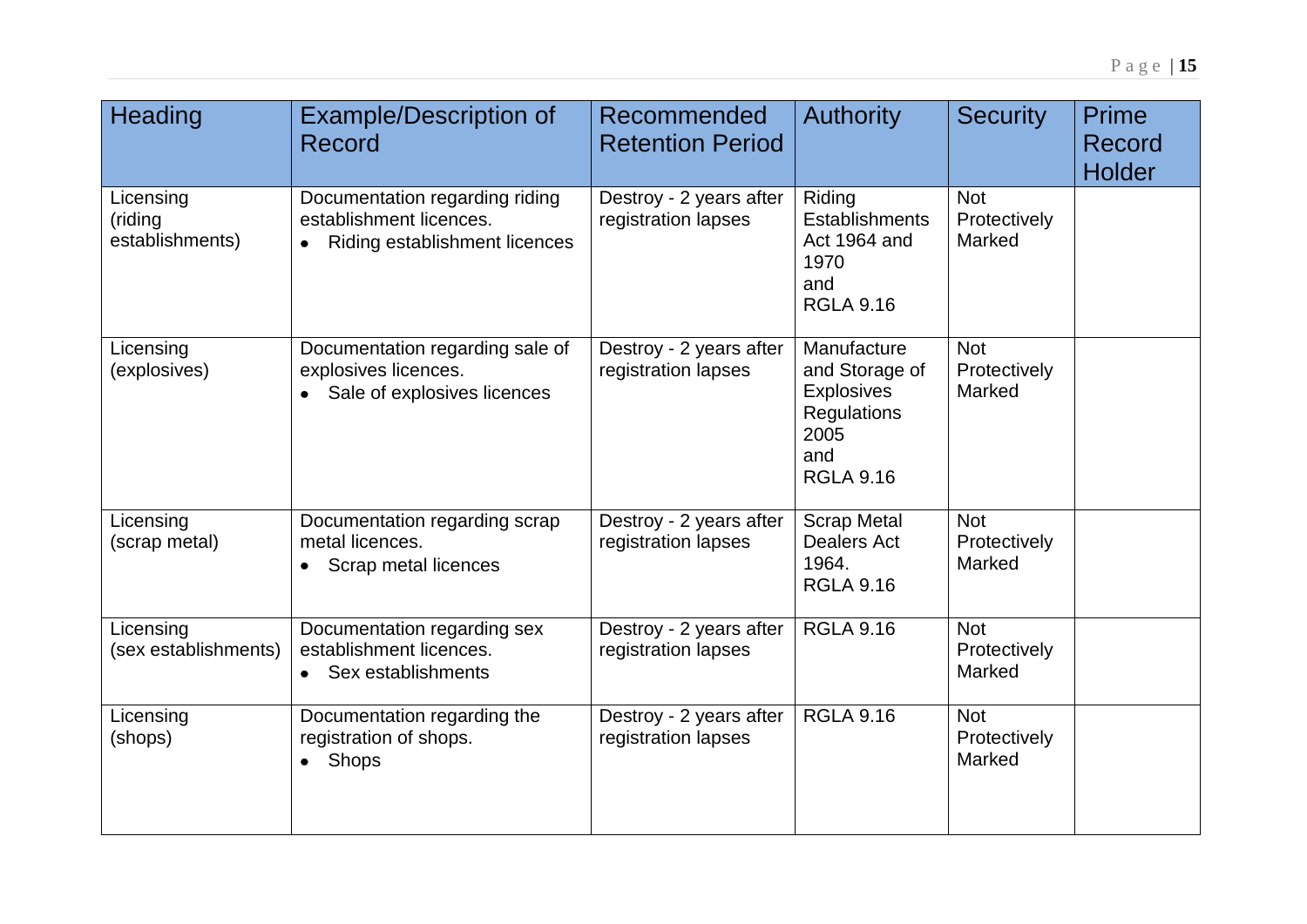| Heading                           | <b>Example/Description of</b><br>Record                                                            | Recommended<br><b>Retention Period</b>             | <b>Authority</b>                                                                            | <b>Security</b>                      | <b>Prime</b><br>Record<br><b>Holder</b> |
|-----------------------------------|----------------------------------------------------------------------------------------------------|----------------------------------------------------|---------------------------------------------------------------------------------------------|--------------------------------------|-----------------------------------------|
| Licensing<br>(scaffolding)        | Documentation regarding<br>scaffolding licences.<br>• Scaffold licences                            | Destroy - 2 years after<br>registration lapses     | <b>RGLA 9.16</b>                                                                            | <b>Not</b><br>Protectively<br>Marked |                                         |
| Licensing<br>(skips)              | Documentation regarding skip<br>licences.<br>Skip licences<br>$\bullet$                            | Destroy - 2 years after<br>registration lapses     | <b>RGLA 9.16</b>                                                                            | <b>Not</b><br>Protectively<br>Marked |                                         |
| Licensing<br>(street collections) | Documentation regarding street<br>collection permits.<br><b>Street collections</b>                 | Destroy - 2 years after<br>registration lapses     | House To<br>House<br><b>Collections Act</b><br>1939<br>and<br><b>RGLA 9.16</b>              | <b>Not</b><br>Protectively<br>Marked |                                         |
| Licensing<br>(street trading)     | Documentation regarding street<br>trading licences.<br><b>Street trading licences</b><br>$\bullet$ | Destroy - 2 years after<br>registration lapses     | Local<br>Government<br>(Miscellaneous<br>Provisions) Act<br>1982<br>and<br><b>RGLA 9.16</b> | <b>Not</b><br>Protectively<br>Marked |                                         |
| Licensing<br>(watercraft)         | Documentation regarding<br>watercraft.<br><b>Boat licences</b><br>$\bullet$                        | Destroy $-2$ years<br>after registration<br>lapses | <b>CWAC</b> retention<br>based on good<br>practice                                          | <b>Not</b><br>Protectively<br>Marked |                                         |